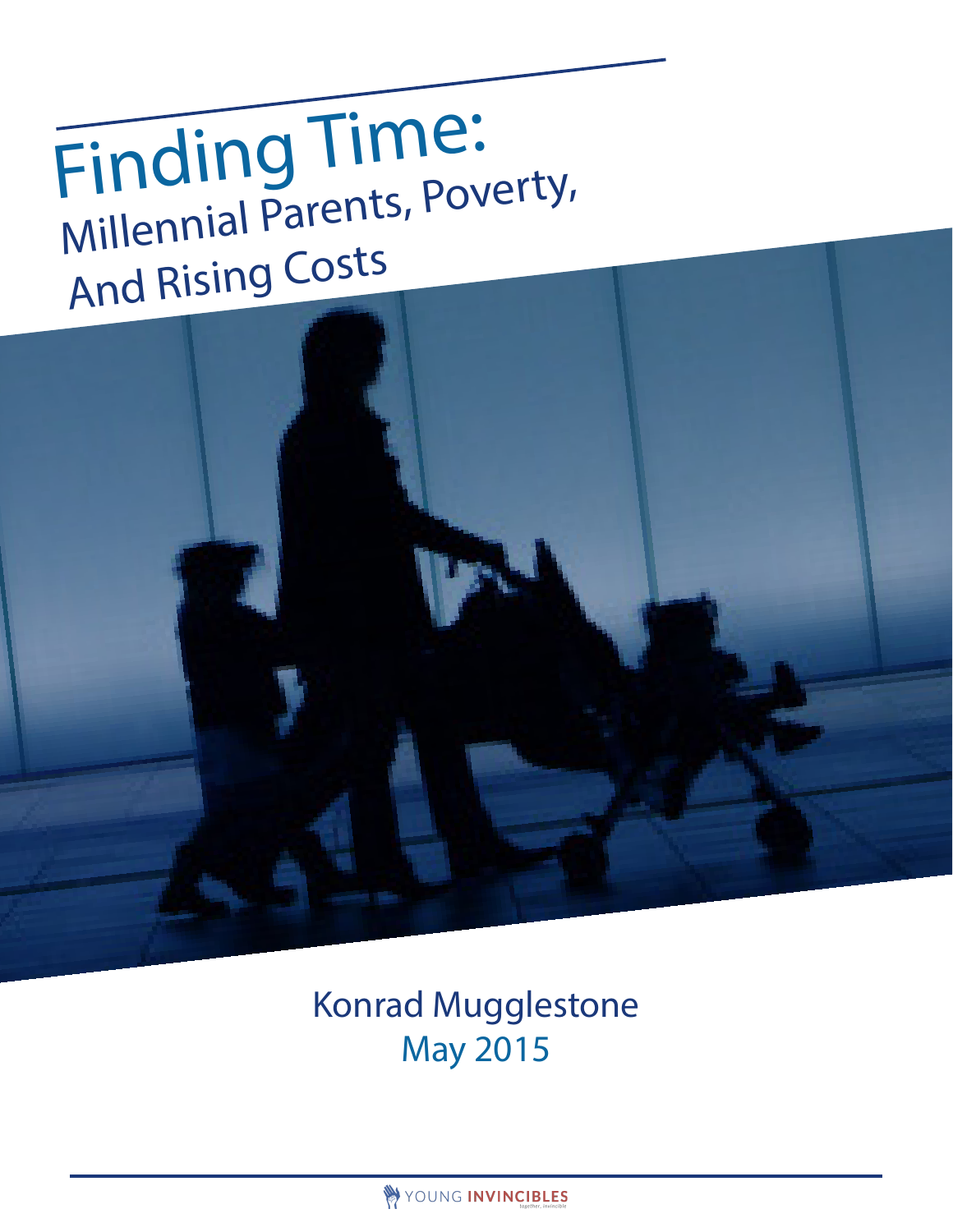Contents

| COLICELILO                                                             |
|------------------------------------------------------------------------|
| <u>Introduction 3</u>                                                  |
| The Average Day 5                                                      |
| <b>Economic Prospects of Young Parents 7</b>                           |
| <b>Education 9</b>                                                     |
| <b>Caretaking 12</b>                                                   |
| <b>Policy Implications 13</b>                                          |
| <b>Expand and Improve Campus-based Childcare</b><br>13                 |
| Institute Paid Leave Policies for Long-Term and Short-Term Leave<br>14 |
| The Family and Medical Insurance Leave Act (FAMILY Act) 14             |
| The Healthy Families Act<br>15                                         |
| Provide for Flexible Workplaces and Secure Scheduling<br>15            |
| <b>Enhance Alternate Pathways for Degree-Seeking Young Parents 16</b>  |
| Conclusion<br>16                                                       |
| <b>End Notes</b><br>17                                                 |

## Acknowledgements

The author would like to thank Tom Allison, Jen Mishory, Rory O'Sullivan, Jennifer Wang, Christina Postolowski, and Reid Setzer for their helpful feedback and intellectual support. He would also like to thank Sarah Lovenheim, Colin Seeberger, Julian Aldana and Jessica Adair for their extremely hard work in communications and graphic design. Finally, he would like to thank Sade Moonsammy-Gray, Cristina Calvillo-Rivera, and Young Invincibles' incredible organizing team, without which this and so many other projects would not be possible.

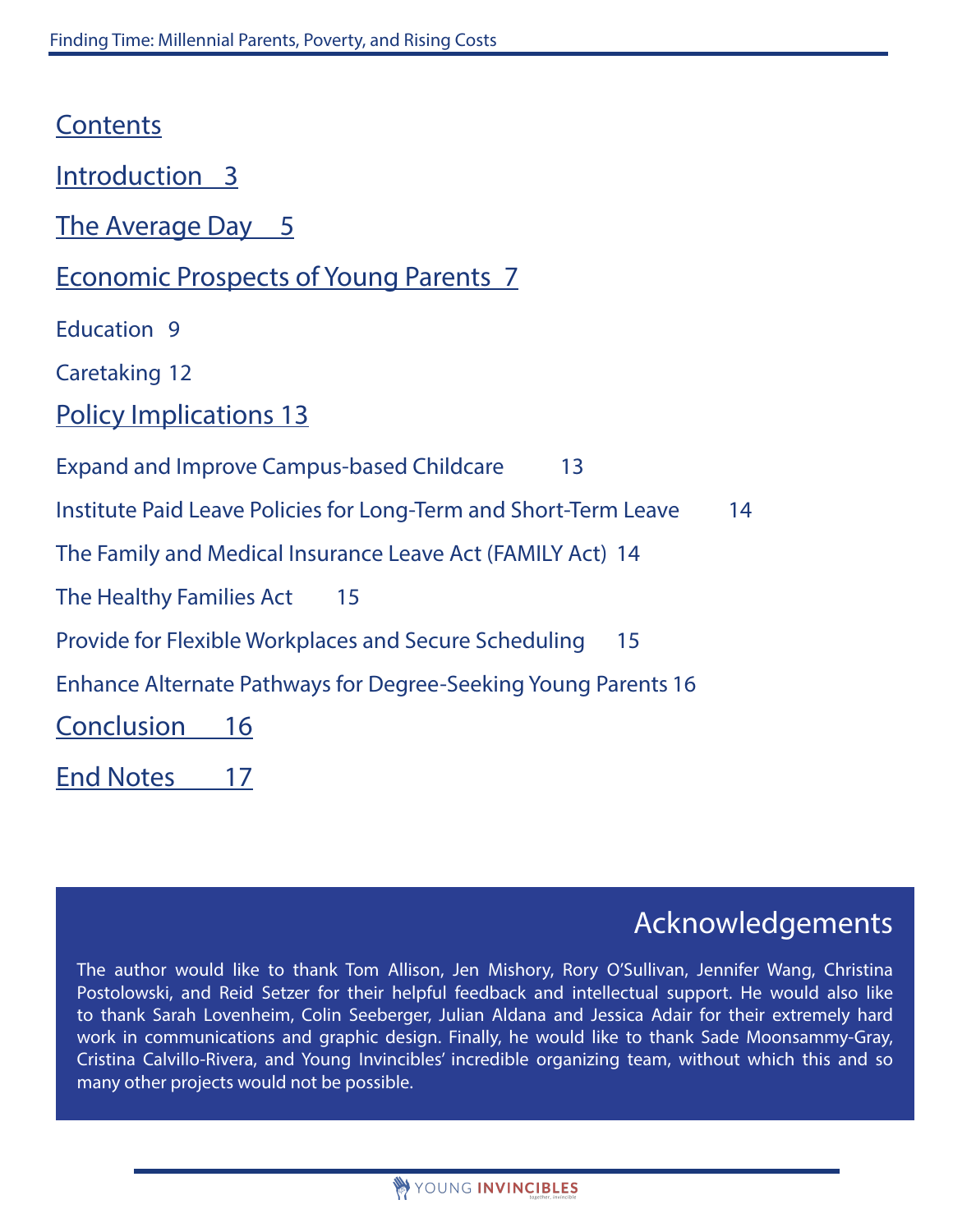## Introduction

Social commentators describe Millennials in many ways: the most diverse generation, $<sup>1</sup>$  the most educated</sup> generation,<sup>2</sup> and the hardest hit by the Great Recession.<sup>3</sup> However, more and more they can also be called parents. America's future is being born to Millennials right now. In 2014, there were approximately 20.5 million 18- to 34-year-old parents,<sup>4</sup> representing nearly 30 percent of the Millennial population,<sup>5</sup> and this percentage will grow rapidly. A recent Pew survey found nearly three quarters of unmarried, childless Millennials want to have children.<sup>6</sup> The world is changing rapidly, and being a parent presents unique challenges to the way Millennials work, learn, and live.

Compounding these challenges is a harsh economic reality. Regardless of whether they have children, many young adults struggle to launch their careers in today's economy. Millennials face an unemployment rate that is over 40 percent higher than the national average,<sup>7</sup> declining wages, $^8$  and the prospect of repressed wages for years to come.<sup>9</sup> They graduated from college with historically high student debt,<sup>10</sup> and have the lowest health insurance rate.<sup>11</sup> They are the first generation in modern history to have higher poverty rates and lower incomes than their two preceding generations.<sup>12</sup>

Add a child into this mix and the challenges mount further. Young parents typically work more hours than non-parents, but their inability to find a flexible work schedule can make career advancement difficult. Rising childcare costs take a major bite out of already flagging wages, and, most significantly, getting one's education is more difficult than a generation ago. A postsecondary degree is nearly essential for economic success. Yet, students with children have a hard time caring for dependents, working to afford skyrocketing college costs, and finding time to study. Taken together, these economic challenges compound to devastating effect.



To explore the social and economic challenges facing young parents, Young Invincibles developed and analyzed a young parent grouping in U.S. Census Bureau's Current Population Survey data. We found that with lower wages, stagnant employment rates, and rising costs, Millennial parents have experienced the highest poverty rates seen by any young parents in the past 25 years.<sup>13</sup> More than one out of every five Millennial parents is in poverty. Ensuring that we have well-targeted policies to help young parents in poverty climb out of it – and to keep other young parents out of poverty – becomes even more important when young parents hold the next generation in their hands.

To better understand and quantify the challenges facing young parents as they work, learn, and live, Young Invincibles also sat down with Millennial parents in roundtables to hear their stories. To illustrate their experiences further, we analyzed the U.S. Census Bureau's American Time Use Survey, a detailed dataset that measures how people spend their day on different activities – isolating young parents to compare and contrast their experiences with other groups. Together, our analyses demonstrate that the stories we heard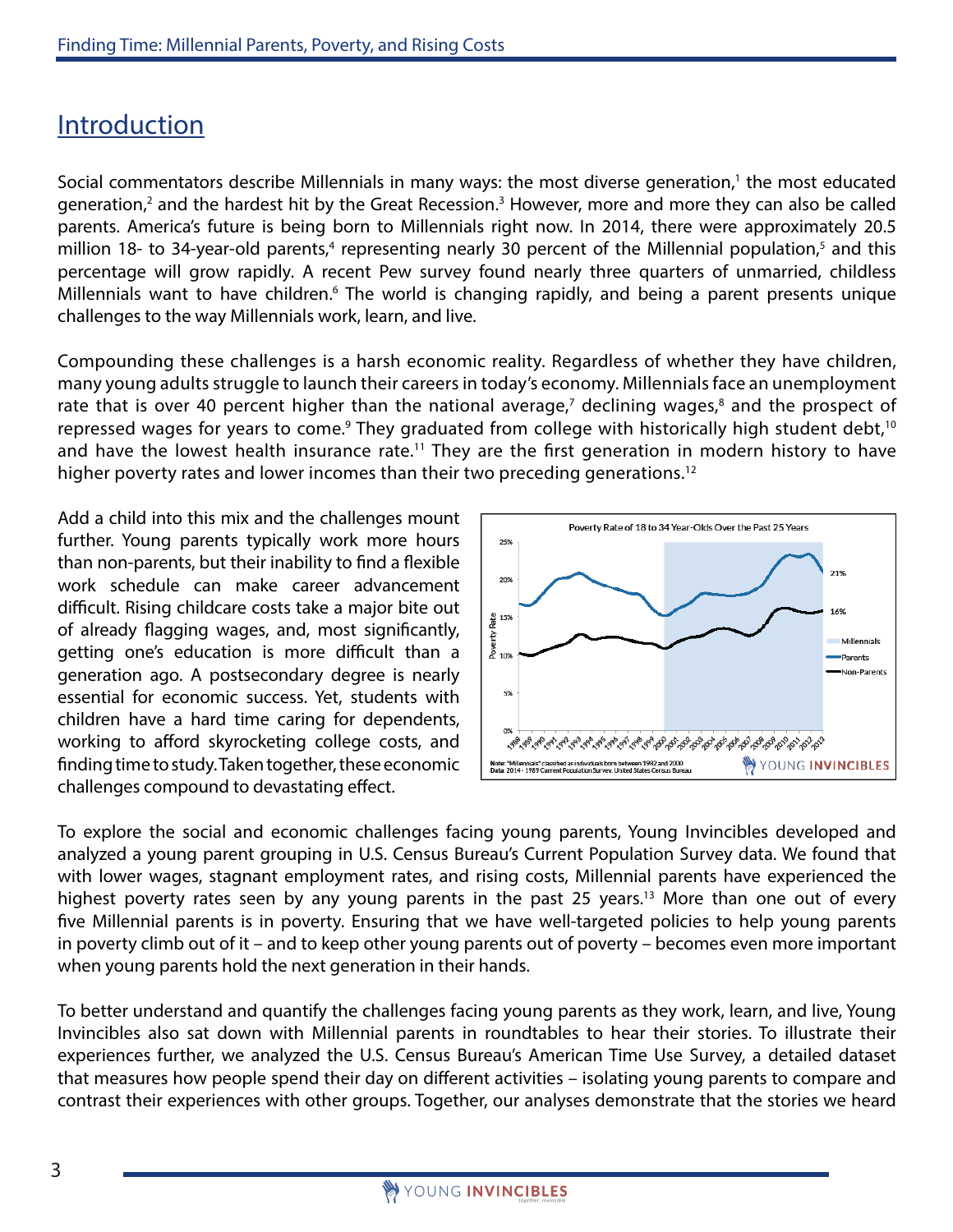in our discussions are not unique, but are representative of the many challenges facing Millennial parents broadly, especially with limited means to achieve their dreams.

In this paper, we examine the average days of young parents compared to the average days of young adults without children. We found striking results about time use, social costs, and financial costs. We then delve deeper into the three major economic areas essential for young parents' success: employment, education, and caretaking. In each of these areas, we show the increased demands on limited time that young parents deal with, and in turn, the financial challenges they face. Finally, because our findings about poverty and time use have broad implications for our nation's policymakers, employers, and education systems – we outline policy solutions geared toward the specific economic needs of young parents, especially those with limited resources, so that they can better work, learn, and care for their children.

Profile Box: The Parents We Talked To Young Invincibles held lengthy discussions with 13 young mothers and fathers between the ages of 18 and 35 in Miami, Florida and the Washington, DC metropolitan area. These young parents represent a broad range of circumstances. For instance, their children range in age from three months to 14 years old. Their households contain partners, fiancé/es, spouses, parents, or grandparents, and their annual household incomes ranged from \$16,000 to \$300,000. All of our interviewees were working or had a partner working, and one was attending college, part-time, to get her bachelor's degree.

Our unique economic and time-use analyses provide us with a number of key findings:

- Millennial parents have experienced the highest poverty rates seen by any young parents in the past 25 years, and one fifth of Millennial parents are living in poverty. This poverty is caused by and compounds the following challenges:
	- » Young parents must do more with less time:
		- On average, increased caretaking responsibilities take up more of a young parent's day than their jobs.
		- Caretaking responsibilities disproportionately fall on young mothers over young fathers.
	- » Increased responsibilities come with social costs:
		- Young parents who are students spend one third less time on their studies than their childless peers, and are much more likely to attend evening classes.
		- Young parents work the after-midnight shift at a rate twice as high as non-parents; among low-income parents, the rate is three to four times higher.
	- » Increased responsibilities come with financial costs:
		- Bachelor's degree recipients take on 25 percent more student debt if they have a child.
		- Childcare and education costs have expanded from two percent of the total cost of raising a child in 1960 to 18 percent of the cost in 2013.
- To address these challenges, we need intuitive policy solutions:
	- » Improve access to on-campus childcare for student parents through reforming and expanding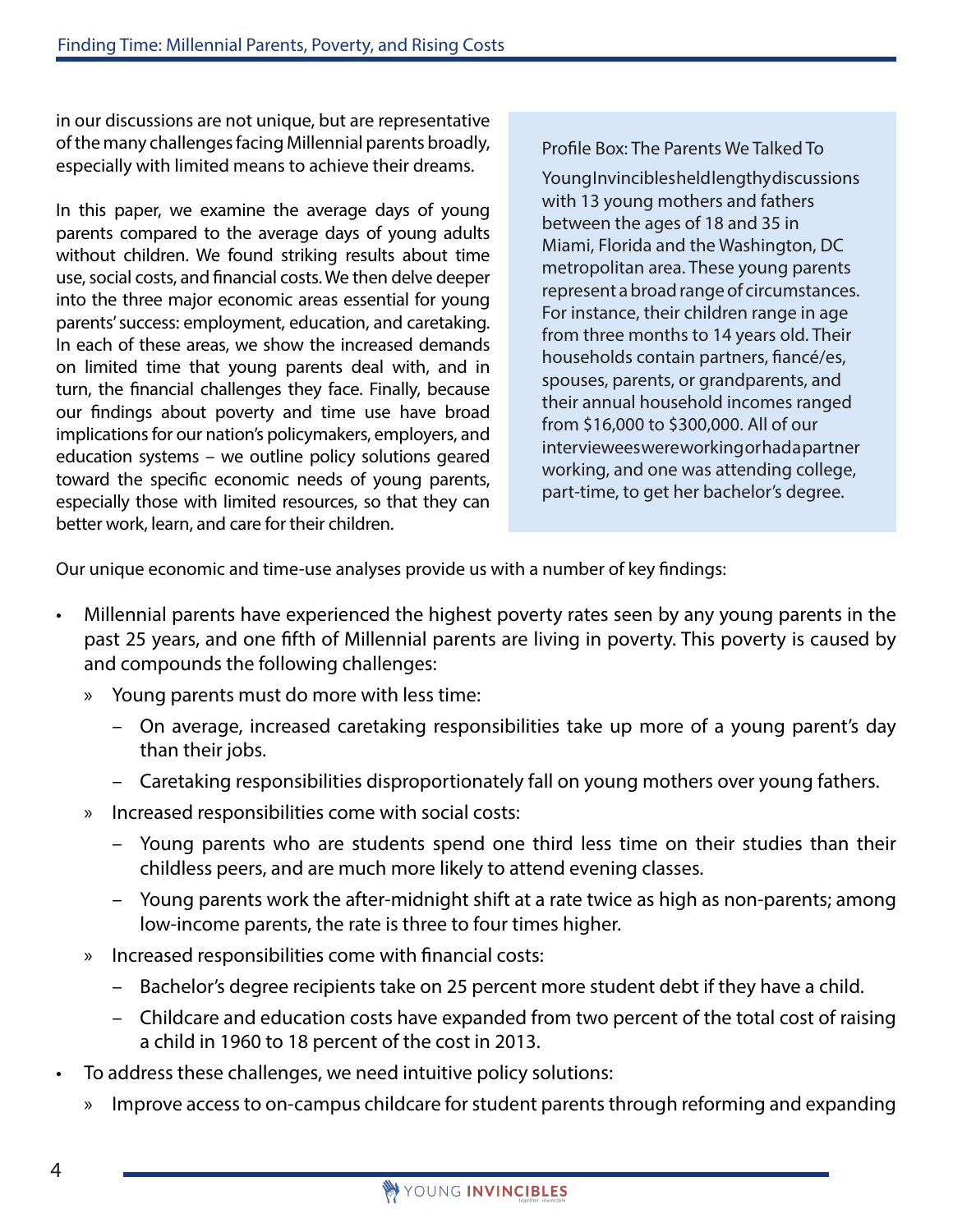the CCAMPIS program.

- » Implement better access to long-term and short-term paid leave through passing laws such as the FAMILY Act and the Healthy Families Act.
- » Provide young parents with greater workplace flexibility and predictable schedules through laws such as the Schedules that Work Act.
- » Develop alternate pathways to degree completion that reflect the life-experience of young parents through Prior Learning Assessment.

## The Average Day

"I just don't have the time," says Yvette, a 30-yearold mother of three from Miami. "I get home [from work] and I have to do homework with my four year old, and then I gotta do homework with my three year old […]. By the time you're finished you gotta eat, you gotta bathe 'em, you gotta put 'em in pajamas, you gotta fold everything … " Without a doubt, for Yvette and young parents across the country, each day offers distinct challenges, and having children means one's time is no longer one's own. The following figures compare and contrast the average amounts of time Millennials with and without children spend doing various activities each day. The trends predictably demonstrate strain on young parents' time.

The typical Millennial, regardless of whether she or he has children, has around fifteen waking hours each day. Millennials without children spend, on average: approximately four hours at work, nearly four and a half hours socializing, and around an hour each on the maintenance of their household as well as on their education. The remaining four and a half hours are spent on varying activities, including traveling, shopping, and self-care.

In contrast, Millennial parents follow different patterns. Most notably, the average amount of time a young parent spends directly looking after dependent household members is approximately





two hours per day. This does not count times that parents indirectly look after their children. For instance,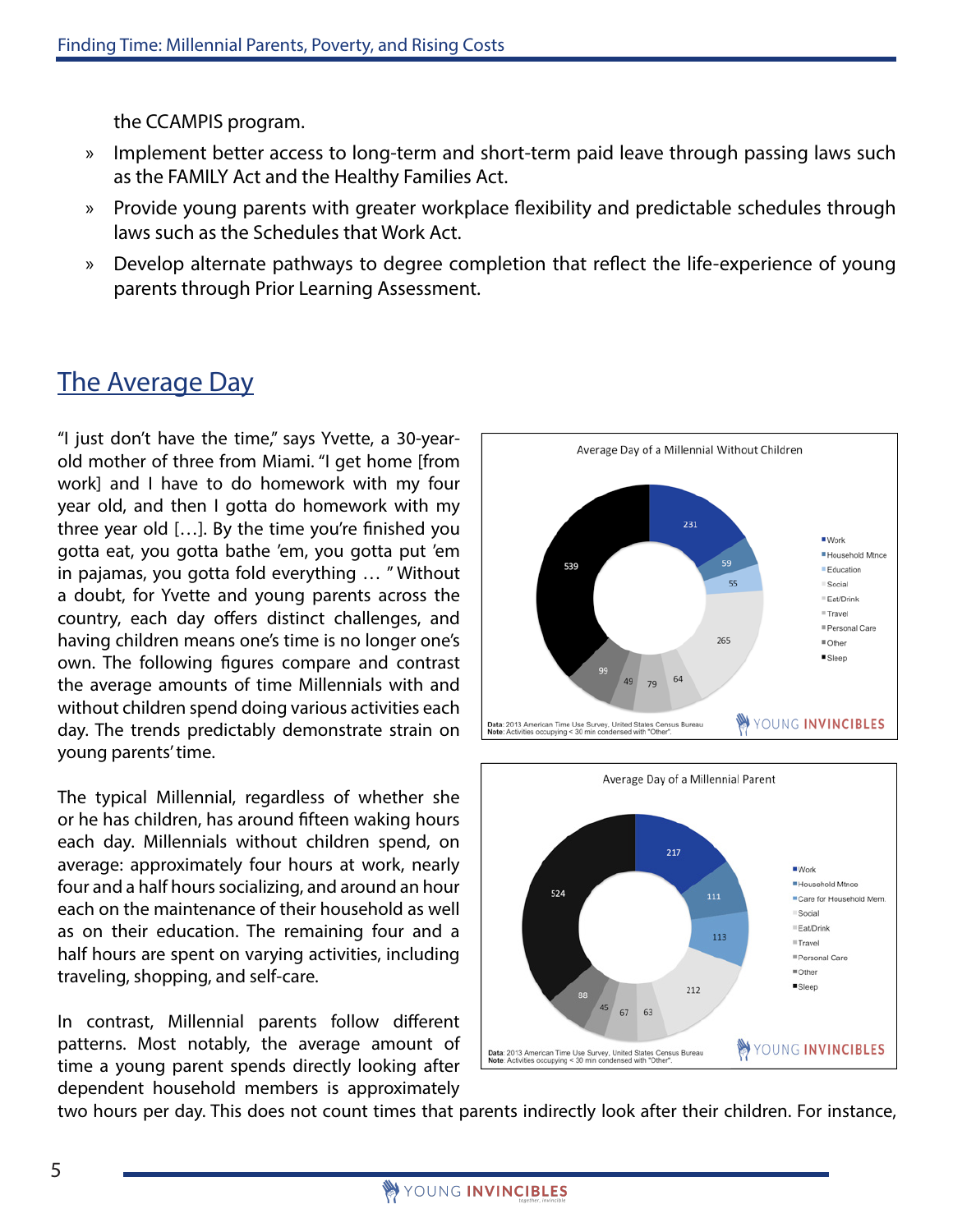parents have to spend nearly an extra hour per day (almost two hours total) on household chores; cleaning, cooking, and doing laundry for more people likely explains the difference. Put another way, on average, dependent care and household maintenance together take up more of an average day than a young parent's job. Necessary daily activities such as self care, eating, traveling, sleep, and work are not easy to sacrifice, yet the average time parents spend on each of these activities is all within a quarter-hour less than their childless counterparts – together recouping only about one of the three hours lost to dependent care. While it is unclear how many lowincome parents have to give up paid hours to look after their children, losing two or three hours from a work shift could have enormous financial impacts when living below the poverty line.

Some other losses, such as cuts to time spent on educational activities (not shown), are more dependent on the parent's individual circumstances. Indeed, these analyses are not meant to suggest that all Millennials work halftime jobs or only spend an hour on their education each day. Included in the analyzed population are students and non-students, as well as those who are employed, unemployed, and not in the labor force. When we examined these groups more closely, we found that employed parents and nonparents each spend, on average, almost exactly the





same number of hours at work each day (5.2 hours – not shown).<sup>14</sup> However, young student-parents<sup>A</sup> spend an average of two hours (about 33 percent) less per day on educational activities than their childless peers – four hours and six hours, respectively (not shown).15 Two hours a day could make a large difference in how well a student performs in college – impacting future plans and career prospects.

Unfortunately, further analysis shows that, among young parents, the extra childcare and household responsibilities are not divided equally. Despite the fact that a 2014 study found that two thirds of fathers say they want to share caregiving equally<sup>16</sup> – reflecting the egalitarian ideals of the Millennial generation<sup>17</sup> – only one third actually do.18 Rather, the average pair of Millennial parents maintains a surprisingly "traditional" division of paid work, childcare, and household maintenance. Young mothers spend, on average, about twice the time that fathers do on both childcare and household maintenance. Together, childcare and household maintenance represent over four hours of a young mother's average day, compared

A Any parent who reported time spent in class on the day of her or his response.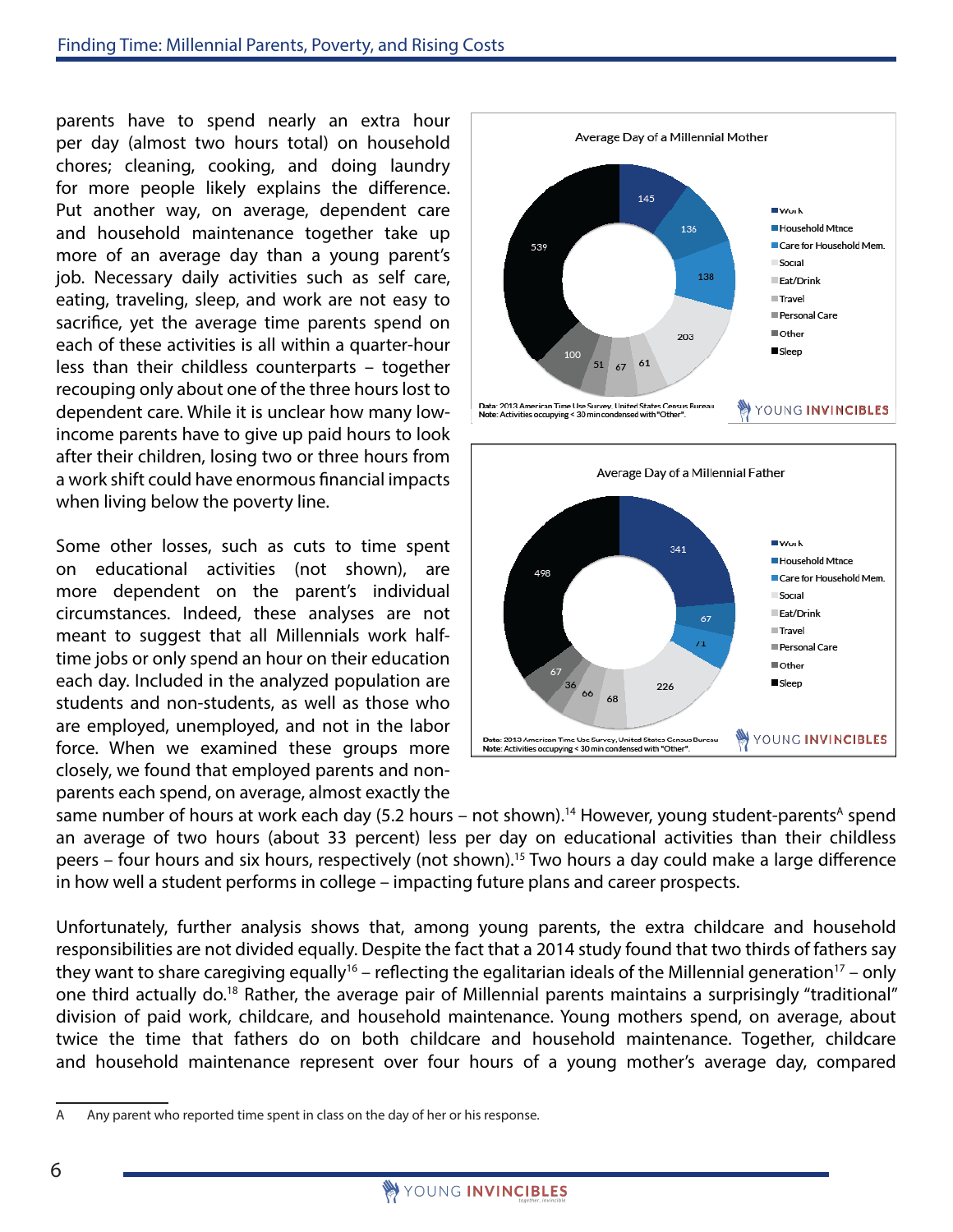to just over two of a young father's.<sup>B</sup> While the Recession is likely a factor, compared to 20 years ago, the percentage of all 18- to 34-year-old fathers working a job or serving in the armed forces has declined three percentage points, from 91 percent to 88.4 percent, but the percentage of young mothers doing the same has remained a constant 59 percent – hardly an improvement.<sup>19</sup> Furthermore, Millennial fathers are spending an average of 5.7 hours per day at work – well more than double the 2.4 hours that similarly-aged mothers spend in the workplace.

Taken together, these analyses demonstrate that Millennial parents have to cram several hours more work into the same amount of time in order to live and succeed. With such busy schedules, young parents have to juggle activities during their day significantly more than non-parents do in order to live, work, and learn the skills they will need to support themselves and their children. As Riane, a 34-year-old mother of two in Miami, says, "[t]here is no way to balance, but I align." Parents of any generation understand where Riane is coming from, but Millennials must take on these responsibilities on top of unique economic challenges.

## Economic Prospects of Young Parents

Raising a family is hard enough, but the Millennial generation must do so in a time of high young adult unemployment and falling wages. Yet not all the news is bad. Millennial parents hold jobs and bachelor's degrees at higher rates than their childless peers. On the other hand, they must afford expensive childcare even as overall employment opportunities dwindle. Their challenging schedules can limit advancement opportunities, particularly for young women who handle a disproportionate share of the caregiving. Young student parents in particular face an uphill climb balancing work, tuition, childcare, and studying. Below we dig deeper into varying datasets in order to understand the economic challenges facing Millennial parents, particularly those living in poverty.

### Employment

Supporting children carries both positive and negative effects on employment outcomes. For some, like Clarise, a mother in Washington, DC, it provides an incentive to work hard to get employed or to improve their current job. She notes, "[h]aving kids skyrocketed me because I had so much more motivation to really do what I want to do and make money through that." She was encouraged to go out and get an internship and follow it to a better job. In a similar vein, Justin, a young single father from Maryland, told us, "I've taken such a drastic jump from where I was – five years have gone by [since I had my daughter] and now I'm CEO of a foundation. It has changed my mind on not taking those chances. It is no longer 'you've got everything to lose,' but 'you've got everything to gain.' I'm definitely more ambitious having her around." Perhaps due to this incentive, 18- to 34-year-old parents actually have a 20 percent lower unemployment rate (8.4 percent) than their peers without children (10.3 percent).<sup>20</sup> However, both of these rates are still much higher than the 5.2 percent unemployment rate for adults over  $35.^{21}$ 

On the other hand, having a child forces changes in one's schedule – and some employers are not always

B This difference is at least partially due to the fact that dramatically fewer mothers are working jobs. However, even when that is taken into account, young fathers work more hours.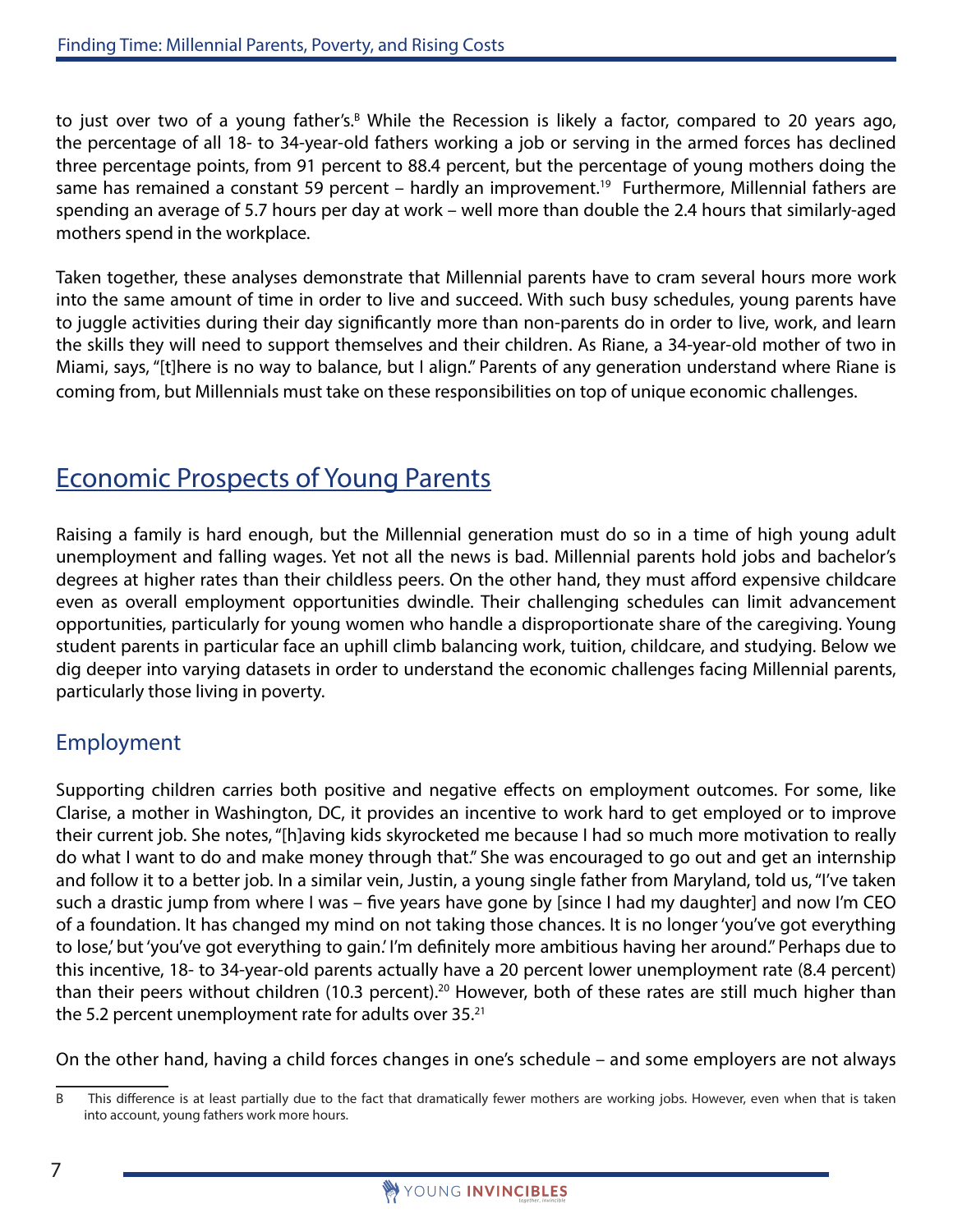fond of the constraints. For instance, one young mother in Washington, DC, Keisha, told us, "I was in economics in a government job and they just did not understand me wanting to be with my child. So, that's why I stopped working." Even parents in jobs with schedules seemingly conducive to children find it challenging. Tom, a young father in Washington, DC, said, "I was a high school teacher. I tried to do that for another year after [my daughter] was born and then I stopped, and now I'm primarily a stay at home dad. There were a number of reasons for it, but it really didn't seem like the position is designed and works with someone who has a family. And a lot of the other teachers I was there with had that conversation a lot." Young parents who are the sole breadwinner in their house also feel extra pressure. For instance, one young father we spoke to, Sesoo, who has a budding career in financial services, noted, "If I have to make time to do stuff that is family related, it usually has to come out of my vacation time, or personal days […]. It is either [taking vacation time] or it is after work. […] When I take time off, I always have to weigh how that's perceived, so I have to make it count."

While the average Millennial parent works a similar length of time as his or her peers without children, our analysis shows that they tend to go to work earlier, and leave work earlier. For example, at 8:00 a.m., nearly a quarter of young parents reported being at work (24 percent), but 18 percent of young adults without children were at work at the same time. However, the percentage of young parents at work rapidly decreases after 3:00 p.m. – a decline unmatched until 4:00 p.m. among those without children. In fact, more than one in four young non-parents are still working at 5:00 p.m., compared to less than one in five parents at the same time. It is fair to assume that this early decline is related to childcare needs. Assuming the



median school start-time at 8:00 a.m.<sup>22</sup> and an average school day of 6.6 hours<sup>23</sup>, nationally, many children will return home between 3:00 p.m. and 4:00 p.m. each day and parental supervision is likely needed afterwards. Unfortunately, if employers are not accommodating of these scheduling needs, young parents will either incur greater costs for more childcare, or lower pay due to reduced hours. For low-income young parents, neither of these options can be afforded.

For the nearly 4.3 million young parents living in poverty, leaving a job because it does not offer needed flexibility is not an option. Indeed, the need for employment to support their family may be driving young parents – especially low-income young parents – to work shifts outside of normal working hours for extra pay. While these shifts employ a small percentage of the total working population, young parents work the after-midnight shift at a rate twice that of young adults without children, and low-income young parents are working these shifts at rates three to four times higher than young adults without children.

As highlighted previously, Millennial mothers are taking on more of the household burden, participating less in the workforce, and working fewer hours on average than young fathers. This is not only to the detriment of their careers, but also against the life goals of many women. One young mother we spoke to, Courtney, states, "I definitely sacrificed having a real job. I'm a nanny. Up until now I wouldn't have been able to bring my child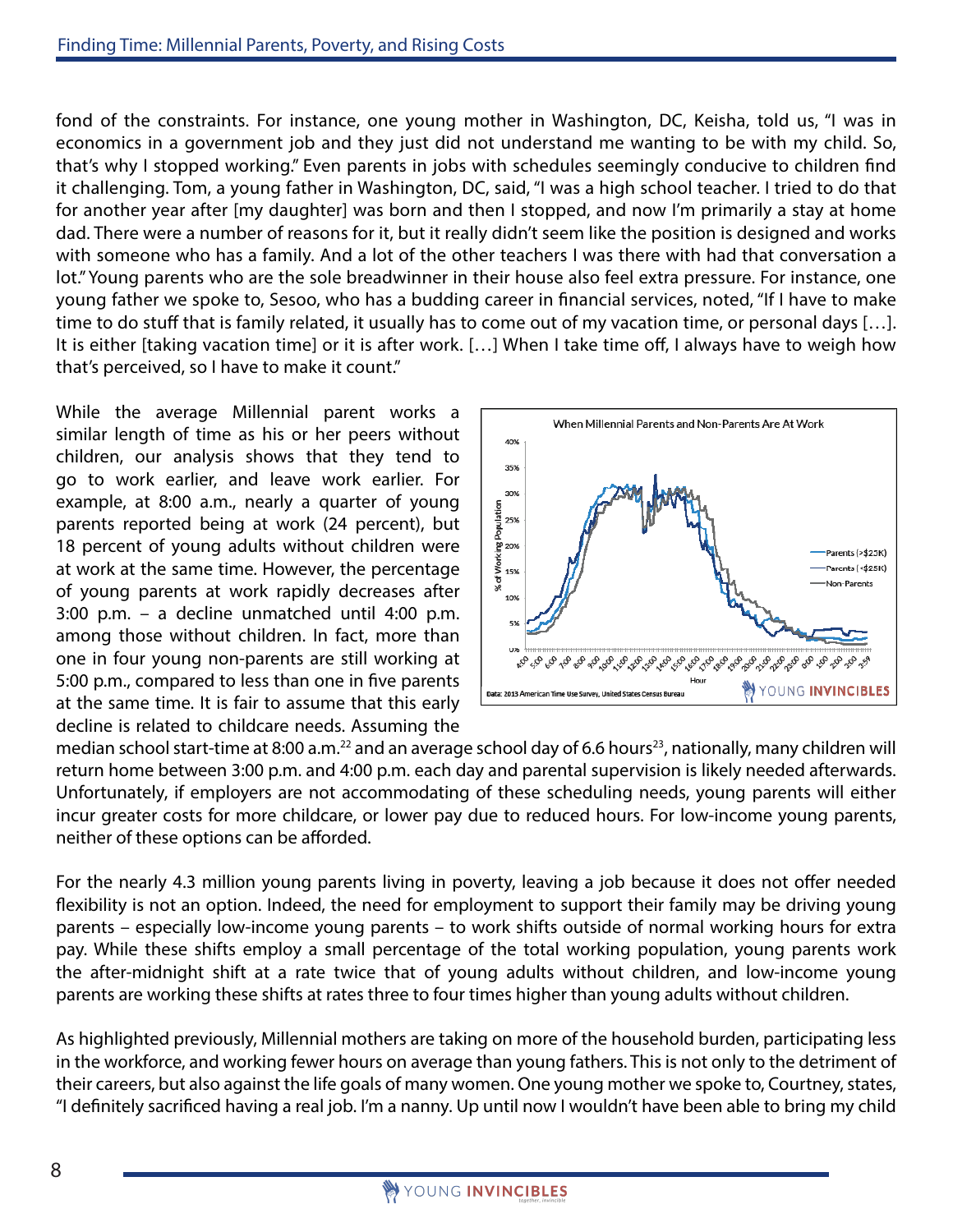to work, if I wanted to or needed to. Its not a real job, but it is usually pretty flexible. I was in school [when I had him] and I haven't been able to go back to school or pursue the things I wanted to do career-wise because I had to be the consistent money person in the family." Unlike previous generations, Millennial women and men do not differ in their desire for jobs with more responsibility.<sup>24</sup> Yet, young fathers are heading to work earlier, and leaving workplaces later than young mothers. For instance, from 6:00 a.m. to 7:00 a.m., 18- to 34-year-old fathers are at work at twice the rate of young mothers, and even at 7:30 a.m., they are at work at a rate 50 percent higher than mothers. Justin describes this pattern right after he had his daughter, "I was working crazy



hours – leaving before they got up, and getting home after they had gone to sleep. With picking my child up, it was a gamble every afternoon – dependent on who got out [of work] first. I relied on my mother, cousins, friends […] to help."

### Education

Education is a key pathway toward economic security and is essential for competing in today's job market. Almost all of the young parents we spoke to agree that their education helps support their family, and some recognize that they will need to return to school. Higher education attainment pays large dividends in both increased likelihood of employment as well as higher wages.<sup>25</sup> The good news is that the education attainment of young parents has increased and even surpassed the attainment of non-parents. For instance, young parents today are nearly 50 percent more likely to have a master's degree than non-parents. Yet two decades ago parents were 33 percent less likely to have a master's degree. However, for those parents who have not yet completed their education, the responsibilities of maintaining a job and a child, alongside the

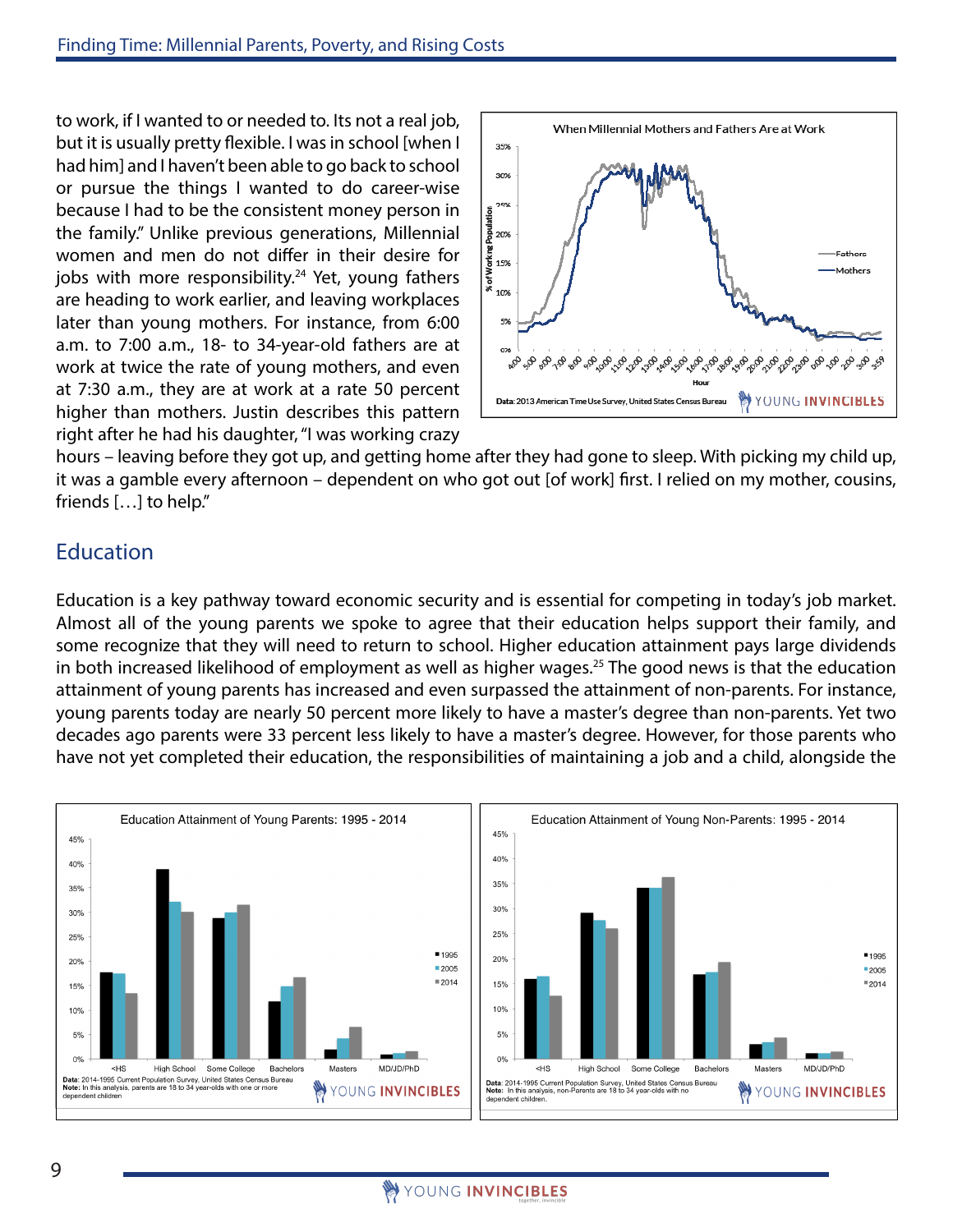costs of college, may be too great to allow time for school. Unfortunately, many of these young parents are low-income and need higher education the most.

Around a quarter of all postsecondary students are parents,<sup>26</sup> and 40 percent of these students work full-time jobs.<sup>27</sup> Around half of these student-parents are unmarried, and of these, over three quarters are female.<sup>28</sup> In fact, the education attainment of Millennial mothers is on par and surpassing that of young fathers, and if current trends continue, their education will far outstrip their male peers in years to come.29 Young mothers are acquiring bachelor's degrees at rates 50 percent higher than 20 years ago, and are acquiring master's degrees at rates three times higher than 20 years ago.<sup>30</sup> This is a remarkable trend considering so few of these young women are entering the workforce.



With many young parents working to support their families, alongside the mounting burden of childcare, finding time to attend class, do homework, and study is significantly more challenging for young parents than their childless peers. Perhaps for this reason, one study found that all else being equal, an additional child reduces the probability of degree completion by around 50 percent.<sup>31</sup> With what we know about Millennial parents and poverty, there is an urgent need to address postsecondary completion among young parents who are students.

The distinctions between when parents and non-parents are in class are stark. While non-parents are typically taking classes during traditional hours (7:00 a.m. to 4:00 p.m.), parents are much more likely to be taking early afternoon or evening/night classes. The typical start time for parents is nearly two hours later than non-parents, and the 6:00 p.m. to 10:00 p.m. block is especially important to them. Of the young parents who report taking classes, over a quarter of them are in class at 7:00 p.m. – a rate more than seven times higher than their childless peers. In fact, among independent students with their own dependents, 43 percent reported taking a night class in 2012.<sup>32</sup> Unfortunately, prior study has shown that all else being equal, part-time enrollment is a significant predictor of non-completion.33

An exploration of time spent on educational activities outside of the classroom finds other contrasting trends. Many parents study while their children are in school or after their children have been put to bed. In contrast,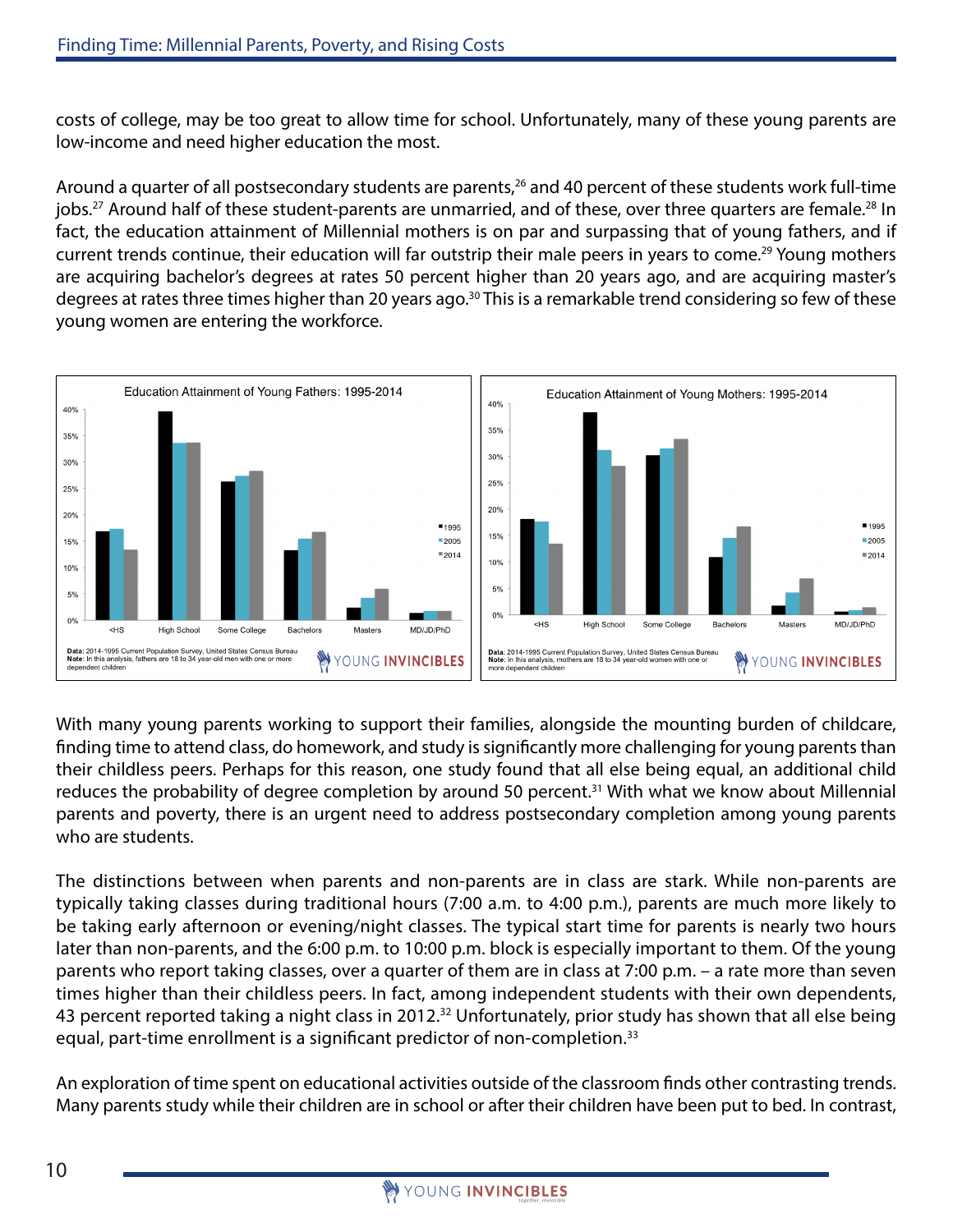studying plummets during the afternoon when the children are home or during typical evening class hours. Furthermore, many parents burn the midnight oil by studying between midnight and 2:00 a.m. These late night study sessions combined with a reliance on part-time, evening classes, mean that young parents, particularly young parents living in poverty, face an uphill climb for degree completion.

Of course, these trends only apply to those who are able to afford school – a significant challenge for all young parents, but especially for low-income Millennial parents who need school the most. While Yvette is lucky enough to have a company that offers to pay for her to return to college, few are so lucky, and she herself has had to defer the student debt from her bachelor's degree from the moment her first child was born. One young mother we spoke to in Washington, DC, Saundra, is not only concerned about her own college costs, but the costs down the road for her children, noting, "[w]e are saddled with so much college debt, and I just can't imagine doing that to my children." To deal with it, she spoke to a financial planner, who advised, "[i]f we are to fully fund their college, we have to put aside \$800 per month, per kid." Affording college is hard enough on a parent – and becomes even more difficult while trying to put aside money a child's future.

The high costs of college impact everyone, but challenge low-income young parents the most. Students across the nation are shouldering enormous debt to afford school, and young parents take out more loans than their childless peers. Among those who borrowed to graduate with a bachelor's degree in 2008, parents had a median debt load of \$25,709, more than 25 percent higher than the \$20,000 taken out by non-parents. $34$ Unmarried parents had an even higher median debt load, at \$27,374 – a full 37 percent higher than those without children.<sup>35</sup> Perhaps unsurprisingly, these debt loads increase with the number of children a graduate has. Graduates with four children faced a median debt load of over \$31,100.<sup>36</sup> Sadly, these numbers do not count the many parents who took





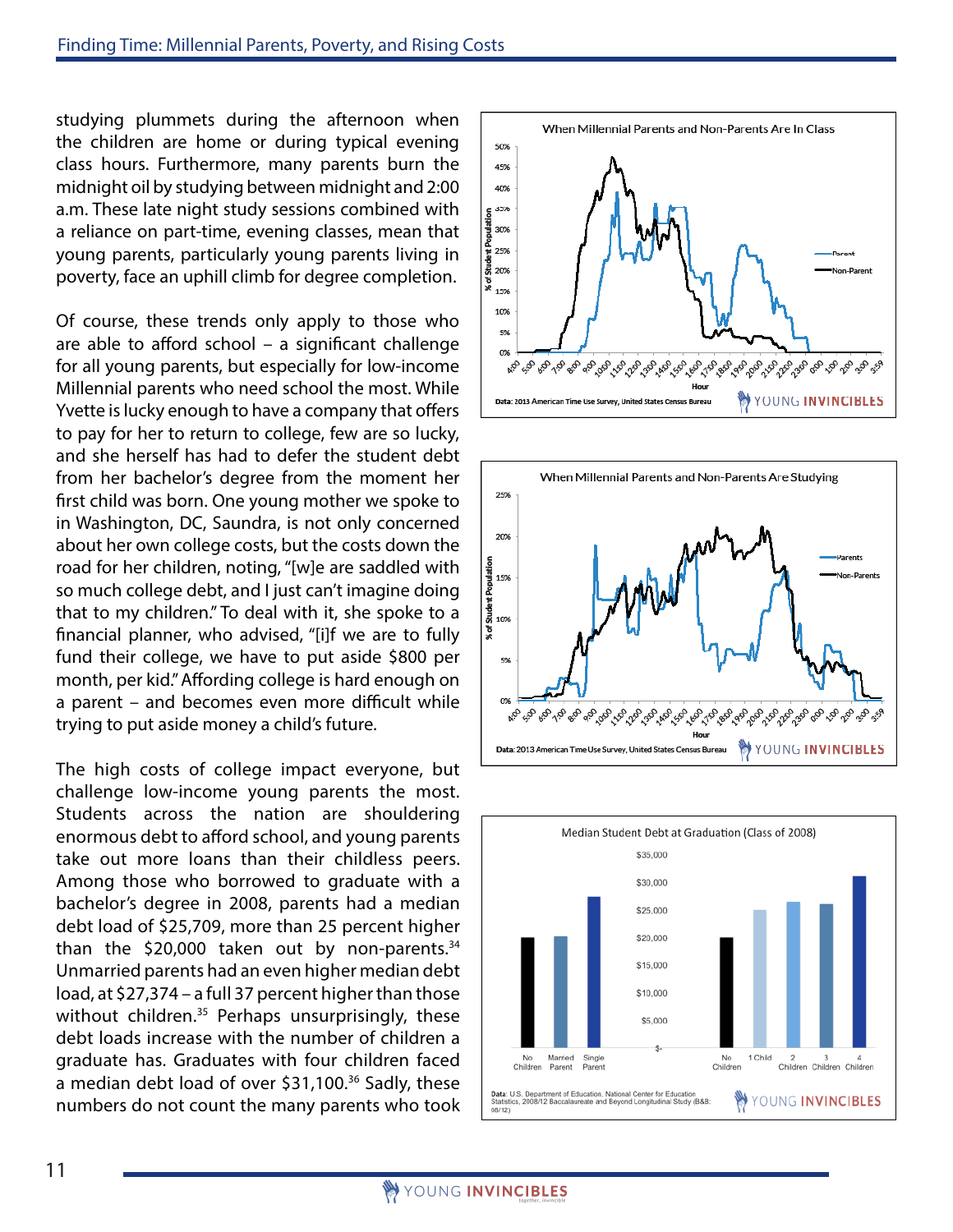out loans to pay for a degree they were unable to complete once they had children. A lack of quality, affordable childcare no doubt contributes to the problem.

#### **Caretaking**

"When I'm home, my priority is my children. So, if sometimes I get home and the kitchen is a mess and I have laundry to fold and I have stuff to do – I'm just coming from an eight-hour day being away from them, and I absolutely hate being away from my children. So, I go attend to their needs and spend time with them. A lot of times I catch myself folding laundry in the middle of the night – just like last night," says Riane. While we know that Millennial mothers are still more likely to take on the primary caregiving and household responsibilities for their children, our interviews gave us reason to be optimistic that many Millennial fathers are taking on a significant share of the responsibility. Still, if both young parents are pursuing their careers and/or education, extra help is needed.



Unfortunately, childcare providers across the country are charging extremely high prices for their in-demand services. Courtney, from Washington, DC, told us, "I had to sacrifice the quality of my childcare. The place I could afford was not really that great. Good places do not have open spots; the good places that do are very expensive." Similarly, Clarise said, "[my daughter] is in after care, and that is expensive. But she was previously in day care, which was \$375 a week. We needed a childcare voucher." She is not alone: the average cost for a four-year-old child at a childcare center varies dramatically by geography, ranging from \$4,515 per year in Tennessee to \$12,320 per year in Massachusetts, and representing huge portions of a parent's income.<sup>37</sup> The annual Expenditures on Children report calculates the expenditures of raising a child from birth to 17 years old in a dual parent household. In 1960, the costs of childcare and education represented only two percent of the total cost of raising a child.<sup>38</sup> However, in 2013, the share for childcare and education was 18 percent – a full nine times higher, and this does not even count the rising cost of college.<sup>39</sup> Childcare and education represent the fastest growing share of the cost of raising a child. Indeed, only a decade ago, in 2003, the share was 11 percent.<sup>40</sup>

What do these high childcare costs mean for young parents? Some are certainly forgoing advancement in their careers to stay home with their children, forcing families to live with reduced financial resources. Others are making huge sacrifices in their quality of life to make ends meet. Justin tells us, "[s]tarting out when my daughter was born, I actually took off work so that we could bear that cost. I am in a Maryland suburb, and the least I have paid [for childcare] is \$1,000 a month. It makes me make decisions about the contracts I take and what time they allow me to be home." Others are forgoing getting their education. Moreover, our nation's universities are not stepping in to meet the needs of their student-parents. Riane told us she was looking at a master's program at Florida Atlantic University, but after she contacted them about their childcare options,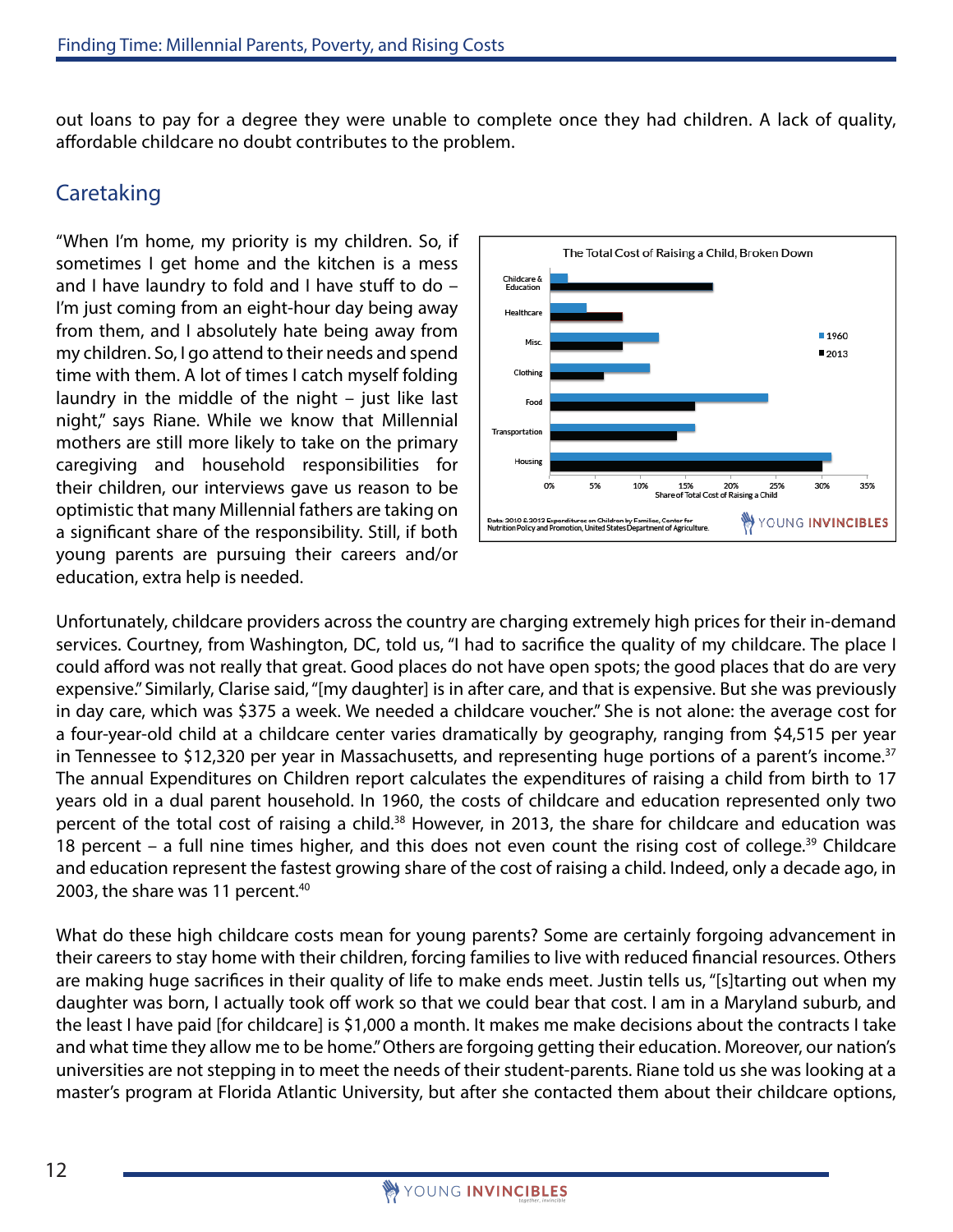they told her the best they could offer her was priority on their childcare waiting list. She wouldn't be alone. In fact, a recent survey found that the average childcare center at universities across the country has a waiting list 85 percent as large as their total capacity.<sup>41</sup> Worse, one estimate projects that across all postsecondary institutions, a little over one million childcare slots would be needed to meet student need.<sup>42</sup> Currently, our nation's institutions of higher education offer only about 56,000 slots in total, serving only five percent of the need.43 With education being a critical path to economic success, the lack of affordable on-campus childcare may be closing the door to prosperity for many young parents, especially those below the poverty line.

## Policy Implications

Altogether, these findings demonstrate that we expect Millennial parents to do more with less. They have to balance school, work, and dependent care, relying on the same number of hours in a day. They face declining wages and an uncompromising labor market. If they want to get the education they need to lift themselves to economic security, they are forced to take on insurmountable student debt and pay childcare and education costs nine times higher than their grandparents paid. Due in part to all of these challenges, one out of every five Millennial parents is now in poverty.

It has never been clearer that we need to implement common sense policies that help all young parents – especially low-income young parents – gain the flexibility and resources they need to access and complete an education, to care for themselves and their children, and to secure a reliable paycheck. The following sections offer practical policy solutions to help young parents achieve these goals.

## Expand and Improve Campus-based Childcare

Student parents have the most to balance, and a great deal to lose. Rapidly increasing costs of higher education alongside reduced time to study and attend class make it essential that student parents have access to affordable childcare – preferably on their institution's campus. Affordable on-campus childcare provides parents with a convenient service and the flexibility to be able to focus on the education needed to pursue a better career.

One way we can help parents is to expand the Childcare Access Means Parents in School (CCAMPIS) program. CCAMPIS is designed to provide funds to directly support or establish campus-based childcare programs primarily serving the needs of low-income students (determined by Pell Eligibility).<sup>44</sup> While the Department of Education has not posted recent data, between 2002-2004, recipients of CCAMPIS funds had an average 65 percent retention rate in the schools in which they enrolled.<sup>45</sup> Furthermore, despite its merits, the CCAMPIS program does not come close to having sufficient funding to support the one in four postsecondary students with children. In fact, the program has been cut from \$25 million in 2001 to only \$15.1 million in 2014 – reducing the number of schools served and the average grant size.<sup>46</sup> Indeed, only 86 schools received CCAMPIS funding last year, with an average grant of \$103,445 – down from the 2002- 2004 average of \$134,493.47

A real investment in this program could make a huge difference for student parents. Everyone has a stake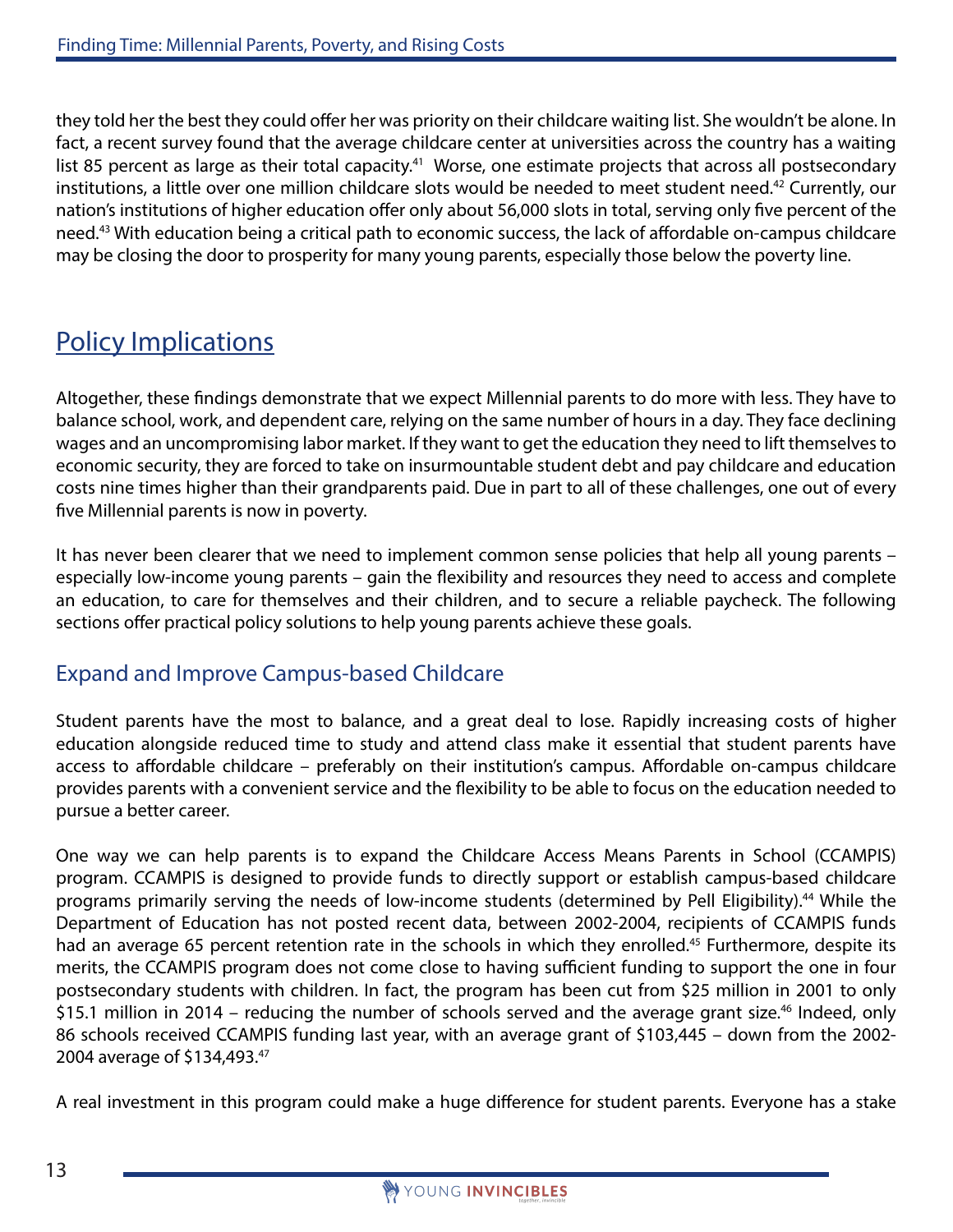in young parents' futures so this investment should come not only from the federal government, but also from state governments, local governments, and institutions of higher education. The CCAMPIS program is currently not a matching grant program – but it could be. By making states and institutions match the funding they get from the federal government, everyone has a greater stake in the outcomes of this program.

To further incentivize schools to invest in their young parents adequately, we recommend a base requirement that after the first year, schools receiving CCAMPIS funding should attain at least a 50 percent persistence rate among their CCAMPIS recipients. Based on the most recent available data, removing schools attaining below 50 percent persistence rate excludes the bottom 20 percent of performers, raising the average retention rate to over 80 percent and completion rate to over 35 percent.<sup>48</sup>

Finally, while making CCAMPIS a matching grant program will help, the federal government should meaningfully expand the program so that more institutions can improve their childcare access. Currently, schools meeting the benchmark of 50 percent persistence spend approximately \$2,000 per parent in the program.49 At the minimum, restoring CCAMPIS to its pre-recession funding of \$25 million would increase the resource pool to help nearly 5,000 more young parents. However, with American schools short approximately one million childcare spaces and 25 percent of student-parents below the poverty line,<sup>50</sup> we should strive to provide enough spaces that every low-income student-parent has a chance at help for their child (about 250,000 spaces). Therefore, with grant matching, we recommend expanding CCAMPIS to a \$250 million federal program.

Reforming and expanding the CCAMPIS program would provide important help for all student-parents, but especially those who need it most. Increasing educational attainment among low-income individuals and minorities is one of the clearest paths to closing pre-existing inequities in the workforce and jumpstarting the economy,51 and with extra childcare assistance, low-income parents can get the education they need to support themselves and their children.

## Institute Paid Leave Policies for Long-Term and Short-Term Leave

From a new baby to an ill family member, it is more critical than ever that parents have the ability to ensure that their family is healthy, without risk of repercussions from their employer or the fear of not being able to make ends meet. There are many federal and state initiatives that aim to provide paid leave to workers – but these programs are insufficient to meet existing need. Currently, there are two significant pieces of federal legislation on the table that could help to alleviate this problem:

### The Family and Medical Insurance Leave Act (FAMILY Act)

The present version of the Family and Medical Leave Act (of 1993) is inadequate for today's young parents. Currently, it guarantees unpaid leave for health-related events, but only around 60 percent of the workforce qualifies for it, and fewer can afford to take unpaid days off.<sup>52</sup> It is important that today's young parents, especially those with low incomes, are able to temporarily leave work to face crises with some financial support. In fact, only 12 percent of American workers have access to paid leave through their employers, and these workers are disproportionately in high-paying positions and are male.<sup>53</sup> Senator Kristen Gillibrand and Representative Rosa DeLauro's proposed revised FAMILY Act guarantees up to 12 weeks of paid leave for all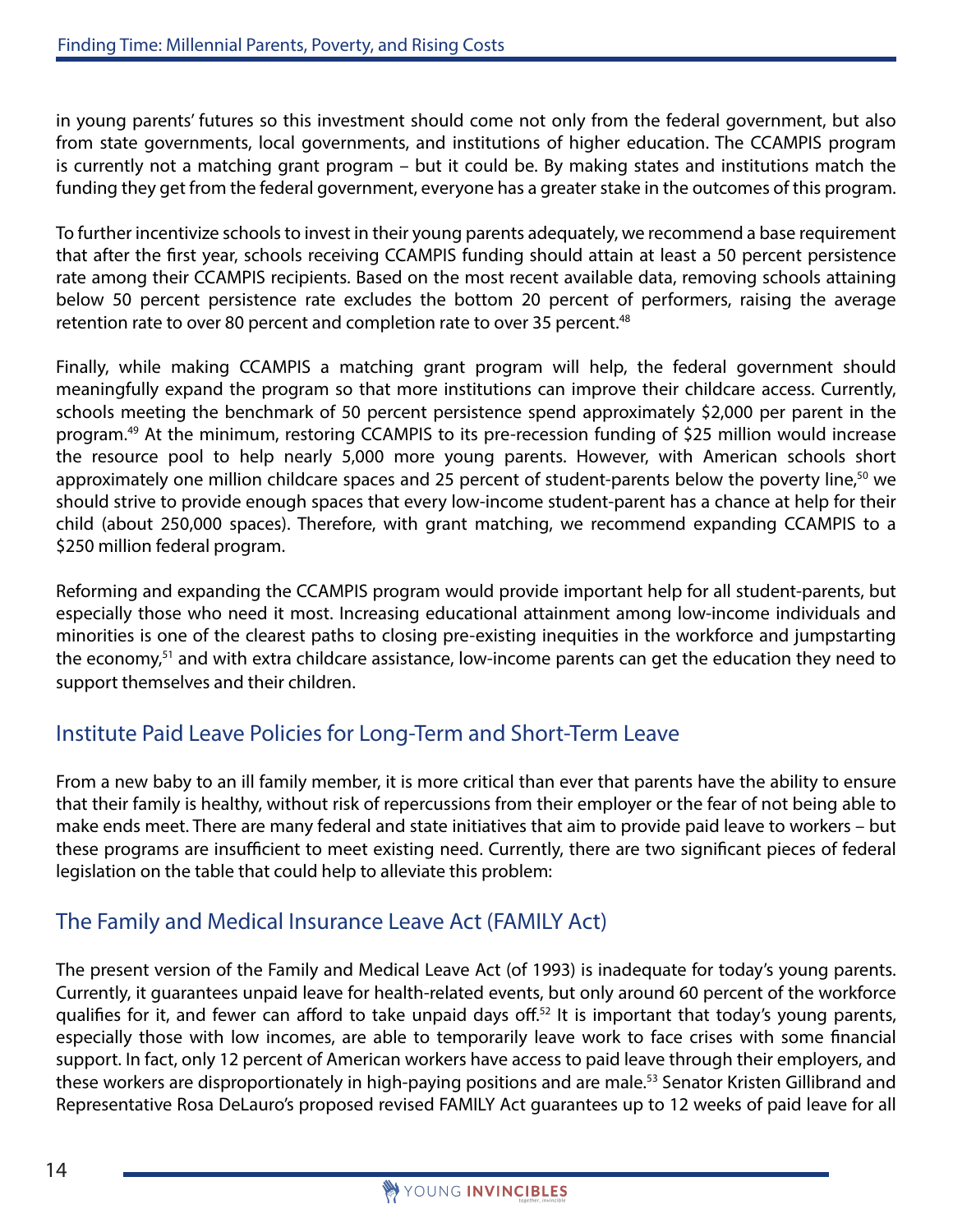workers, with a guaranteed 66 percent of their monthly pay, capped at \$1,000 per week.<sup>54</sup>

The new FAMILY Act is not costly to the federal budget. It is an earned benefit – employees pay 0.2 percent of their wages, or 2 cents out of every \$10 earned, into the pool.<sup>55</sup> Given that a worker making the median income taking 12 weeks off would cost his or her family nearly \$10,000 in lost wages,<sup>56</sup> and 3 out of 4 voters polled in 2012 said that a serious illness would cause their family "significant financial hardships,"<sup>57</sup> this bill provides a common sense safety net for young parents and the children they support.

### The Healthy Families Act

The FAMILY Act provides versatility for long-term illnesses, but short-term illnesses are far more common and still may take employees out of work for days at a time – costing them financial security at potentially critical times. Currently, there is no state or federal law that guarantees paid sick days, and only sixty-one percent of private-sector workers have access to paid sick leave.<sup>58</sup> The Healthy Families Act, introduced by Senator Patty Murray and Congresswoman Rosa DeLauro, would remedy this problem by setting a standard for businesses of fifteen or more employees – enabling employees to earn up to seven fully paid sick days per year, at a rate of one hour of paid sick time for every thirty hours worked.<sup>59</sup>

The good news is that paid sick days have been successfully implemented across numerous jurisdictions at the state and local level, and businesses, the government, and employees all reap the benefits. First, access to paid sick days has been shown to actually increase profits for businesses due to lower turnover.<sup>60</sup> Second, businesses lose money when people with illnesses go to work, not only due to decreased productivity, but because illness spreads to coworkers. Third, our health system would face fewer costly emergency room visits – potentially saving the government money. In fact, one estimate suggests paid sick days would stop approximately 1.3 million emergency room visits, saving around \$1.1 billion annually.<sup>61</sup> The Healthy Families Act would be a win for all working adults, and especially for young parents.

These are just two specific reforms. We also urge Congress, states, and employers to explore ways to ensure that their employees have access to workplace policies that are family-friendly to ensure that parents who work have the protections they need to make it work, in the home and in the workplace.

### Provide for Flexible Workplaces and Secure Scheduling

If providing care for one's child around a job requires flexibility, then providing care for one's child around a job while attending school requires acrobatics. While young student-parents may be able to get around a typical workday by taking night classes, parents working low-income wage jobs may have unpredictable and unstable schedules. In fact, around a half of workers report not having flexibility in the scheduling of their work.<sup>62</sup> This is a particularly difficult problem for the Millennial generation: over 40 percent of 18- to 24-year-olds and around a quarter of 25- to 34-year-old work in low-wage service sectors with ever decreasing pay.<sup>63</sup> When planning for childcare and transportation – or just planning to have enough hours of work to pay the bills – a secure, predictable work schedule is essential.

One bill that would be a step in the right direction for working parents is the Schedules That Work Act. If passed, it would provide workers with the ability to request a stable, predictable schedule without repercussions from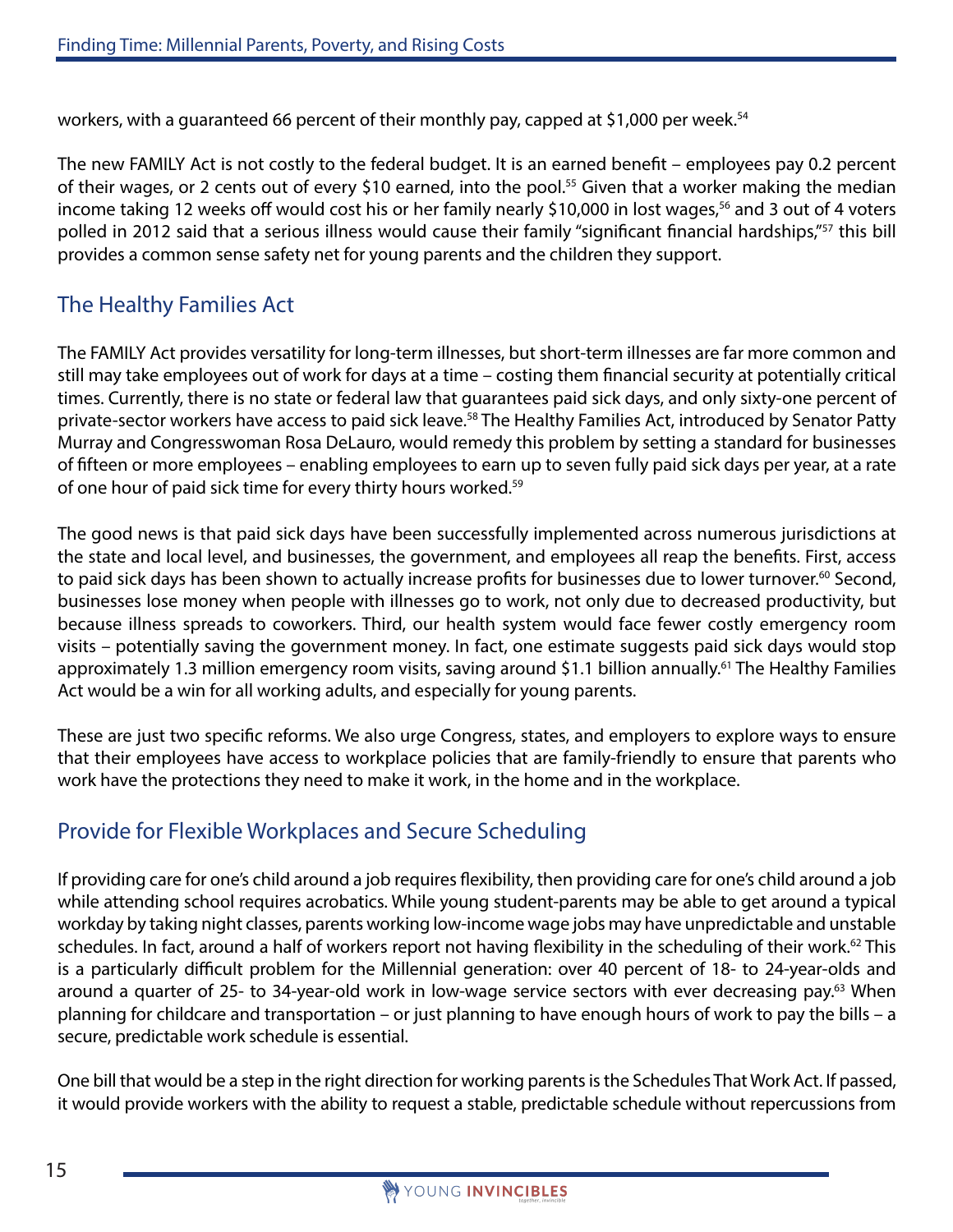their employer. Furthermore, in sectors with more unpredictable, low-wage jobs like retail, cleaning, and food preparation, employers would be required to provide schedules two weeks in advance, and would have to pay an additional hour of pay for schedule changes made within 24 hours of the shift. Finally, the Schedules That Work Act provides workers with a minimum of four hours pay for a shift cancelled after the employee has already arrived at work. If you are one of the approximately four million young parents living in poverty, every hour of work matters for you and your children.

## Enhance Alternate Pathways for Degree-Seeking Young Parents

While postsecondary attainment is increasing among young parents, so are the demands for higher degrees in the workforce. In fact, by 2020, 65 percent of jobs will require postsecondary education.<sup>64</sup> It is no secret that higher education attainment pays huge dividends in salary and income both immediately and far into the future.<sup>65</sup> Because of these factors, it is essential that we make it easier for young parents to get the education they need to earn the money necessary to support their families and better their children's lives.

Many young parents who hope to return to school have had significant life experiences and have learned skills far beyond those offered in a classroom setting. State legislatures across the country from Oregon to South Carolina have proposed or passed legislation allowing for Prior Learning Assessment (PLA) credits, but state legislatures and higher education institutions can do more. Institutions of higher education should take the lead in assessing students for prior learning, and should strive to make students aware of the credits they can receive. Furthermore, PLA credits should be easily transferrable from institution to institution. The benefits of PLA appear to be enormous. One 2010 study found that students who received PLA credits were nearly three times as likely to finish their bachelor's degrees and twice as likely to finish their associate degrees as those who did not receive credit, and finished their degrees significantly faster.<sup>66</sup> More degrees will not only help the economy, but will help young parents support their families, and encourage their own children to strive for higher education. Finally, with student debt at its highest levels, and the debt even higher for student parents, any way to shorten the path to essential educational degrees will have long-term benefits for our economy and for the financial security of our nation's young parents.

## **Conclusion**

Millennial parents have the highest poverty rate in a quarter-century, and are bringing the next generation into a world of uncertainty. They must balance a demanding workplace, scarce time, and skyrocketing education and childcare costs – all with extremely limited resources. But, there is a silver lining: if we can make childcare more accessible and affordable, work more flexible, and education more achievable, we can secure a better future not only for Millennial parents but the next generation.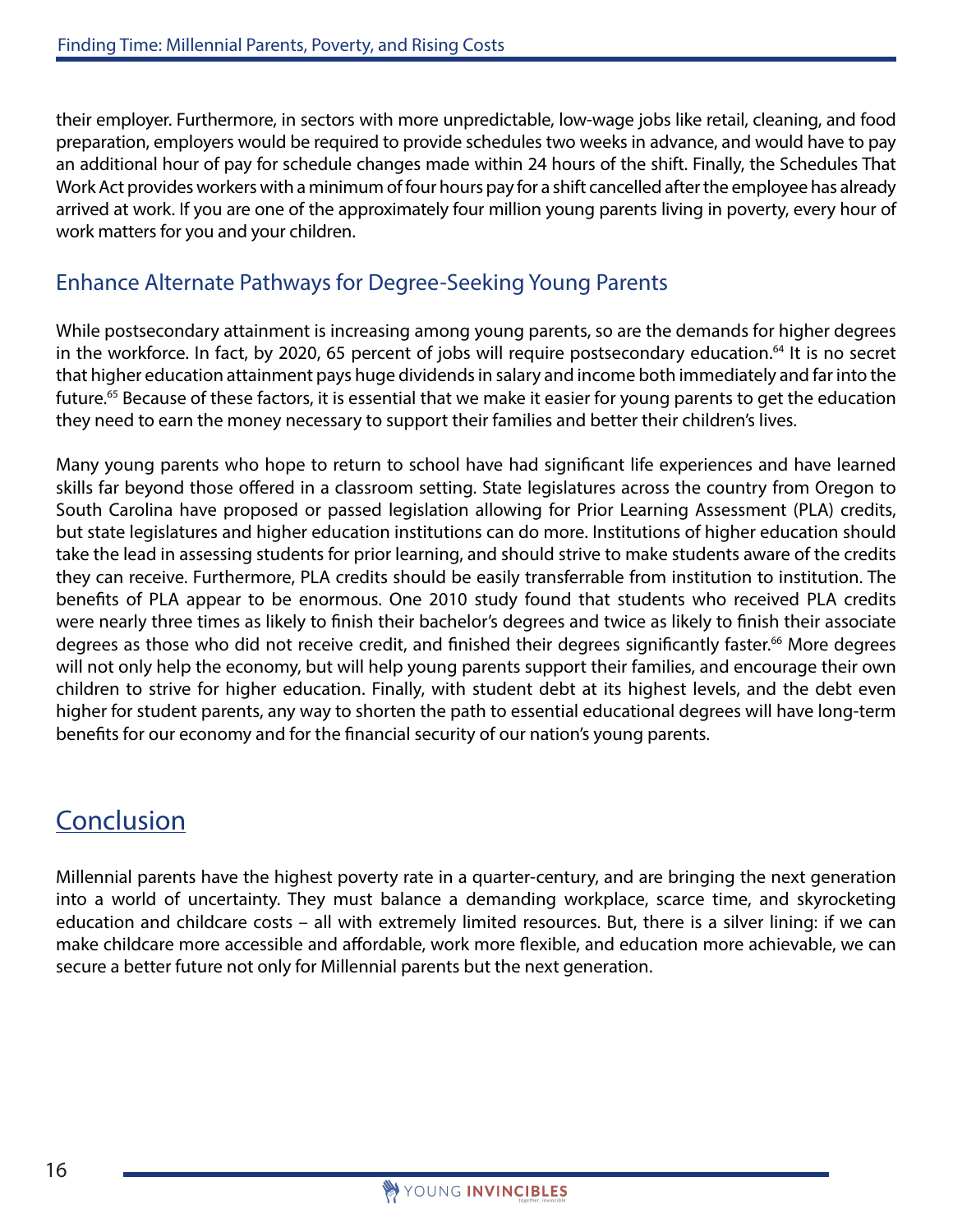## End Notes

- 1. The Council of Economic Advisors, 15 Economic Facts About Millennials (Washington, DC: Executive Office of the President, 2014), 5, accessed November 19, 2014, http://www. whitehouse.gov/sites/default/files/docs/ millennials\_report.pdf.
- 2. Ibid., 12.
- 3. Rory O'Sullivan and Konrad Mugglestone, How the Great Recession is the Worst for Millennials in Six Graphs (Washington, DC: Young Invincibles, 2013), accessed November 19, 2014, http://younginvincibles.org/wp-content/ uploads/2013/07/How-the-Great-Recession-is-the-Worst-for-Millennialsin-Six-Graphs.pdf.
- 4. For the purposes of this research, we consistently define "Millennial" or "young" parents as 18-to 34-year-olds with their own children under the age of 18 years old within their household.
- 5. Analysis of 2014 Current Population Survey (CPS) Data, U.S. Census Bureau. Data accessed from: Miriam King, et al., Integrated Public Use Microdata Series, CPS: Version 3.0 [machine-readable database] (Minneapolis: University of Minnesota, 2010).
- 6. Wendy Wang and Paul Taylor, For Millennials, Parenthood Trumps Marriage (Washington, DC: Pew Social and Demographic Trends, 2011), accessed January 15, 2015, http://www. pewsocialtrends.org/2011/03/09/ for-millennials-parenthood-trumpsmarriage/.
- 7. Young Invincibles, "Racial Disparities in Millennial Unemployment Rate Widen Despite Improved Overall Rate for Young Adults," news release, November 7, 2014, http://younginvincibles. org/10703/.
- 8. Tom Allison and Konrad Mugglestone, Where Do Young Adults Work? (Washington, DC: Young Invincibles, 2014), 3-4, accessed April 13, 2015, http://younginvincibles.org/issues/jobs/ where-do-young-adults-work/.
- 9. Sarah Ayres, The High Cost of Youth Unemployment (Washington, DC: The Center for American Progress (CAP), 2013), 6-7, accessed November 19, 2014, http://cdn.americanprogress. org/wp-content/uploads/2013/04/ AyresYouthUnemployment1.pdf.
- 10. Sandy Baum, Diane Cardenas Elliot, and Jennifer Ma, Trends in Student Aid 2014 (New York: College Board, 2014), 22-27, accessed December 16, 2014, http://trends.collegeboard.org/sites/ default/files/2014-trends-student-aidfinal-web.pdf.
- 11. Kevin Quealey and Margot Sanger-Katz, "Obama's Health Law: Who Was Helped Most," The New York Times, October 29, 2014, http://www.nytimes. com/interactive/2014/10/29/upshot/ obamacare-who-was-helped-most. html? r=0&abt=0002&abg=0.
- 12. Pew Social and Demographic Trends, The Rising Cost of Not Going to College (Washington, DC: Pew Research, 2014), accessed January 15, 2015, http://www. pewsocialtrends.org/2014/02/11/ the-rising-cost-of-not-going-tocollege/#fn-18529-4.
- 13. Analysis of 1989-2014 CPS Data, U.S. Census Bureau. Data accessed from: King, et al., Integrated Public Use Microdata Series.
- 14. Young Invincibles analysis of 2013 American Time Use Survey Data. Data accessed from: Sandra L. Hofferth, Sarah M. Flood, and Matthew Sobek, American Time Use Survey Data Extract System: Version 2.4 [machine-readable database] (College Park and Minneapolis: Maryland Population Research Center, University of Maryland and Minnesota Population Center, University of Minnesota, 2013).
- 15. Ibid.
- 16. Brad Harrington, et al., The New Dad: Take Your Leave (Boston: Boston College Center for Work and Family, 2014), 2, accessed December 16, 2014, http:// www.thenewdad.org/yahoo\_site\_admin/ assets/docs/BCCWF\_The\_New\_ Dad\_2014\_FINAL.157170735.pdf.
- 17. David Madland and Ruy Tuxiera, New Progressive America: The Millennial Generation (Washington, DC: CAP, 2009), 2, accessed December 16, 2014, http://cdn.americanprogress.org/wpcontent/uploads/issues/2009/05/pdf/ millennial\_generation.pdf.
- 18. Harrington, et al., The New Dad, 2.
- 19. Analysis of 1995 and 2014 CPS Data, U.S. Census Bureau. Data accessed from: King, et al., Integrated Public Use Microdata Series.
- 20. Analysis of 2014 CPS Data, U.S. Census Bureau. Data accessed from: King, et al.,

Integrated Public Use Microdata Series.

- 21. Ibid.
- 22. Prior research has placed the median start time for middle school at 8:00 a.m. (Finley Edwards, "Early to Rise? The Effect of Daily Start Times on Academic Performance," Economics of Education Review 31, no. 6: 971-973) and the average start time for high school at 7:59 a.m. ("Public School Data File, 2011–12," U.S. Department of Education, National Center for Education Statistics (NCES), Schools and Staffing Survey (SASS), accessed December 17, 2014, http://nces.ed.gov/surveys/sass/tables/ sass1112\_201381\_s1n.asp). It is fair to assume that elementary schools have a similar start time.
- 23. "Public School Data File, 2007-08," U.S. Department of Education, NCES, SASS, accessed December 17, 2014, http://nces.ed.gov/surveys/sass/tables/ sass0708\_035\_s1s.asp.
- 24. Ellen Galinsky, Kerstin Aumann, and James T. Bond, Times are Changing: Gender and Generation at Work and at Home (New York: Families and Work Institute, 2011), 1, accessed December 17, 2014, http://familiesandwork.org/downloads/ TimesAreChanging.pdf.
- 25. Rory O'Sullivan, Konrad Mugglestone, and Tom Allison, Closing the Race Gap: Alleviating Young African American Unemployment Through Education (Washington, DC: Young Invincibles, 2014), 9-10, https://d3n8a8pro7vhmx.cloudfront. net/yicare/ pages/141/attachments/ original/1403804069/Clos- ing\_the\_ Race\_Gap\_Ntnl\_6.25.14.pdf.
- 26. Kevin Miller, Barbara Gault, and Abby Thorman, Improving Childcare Access to Promote Postsecondary Success Among Low-Income Parents (Washington DC: Institute for Women's Policy Research (IWPR), 2011), 7, accessed December 18, 2014, http://www.iwpr.org/publications/pubs/improving-child-care-accessto-promote-postsecondary-successamong-low-income-parents.
- 27. Liz Ben-Ishai, Job Schedules that Work For Students (Washington, DC: Center for Law and Social Policy, 2014), 1, accessed January 7, 2015, http://www.clasp.org/ resources-and-publications/publication-1/SchedulesthatWork\_Students. pdf.
- 28. Miller, Gault, and Thorman, Improving Childcare Access, 7-8.